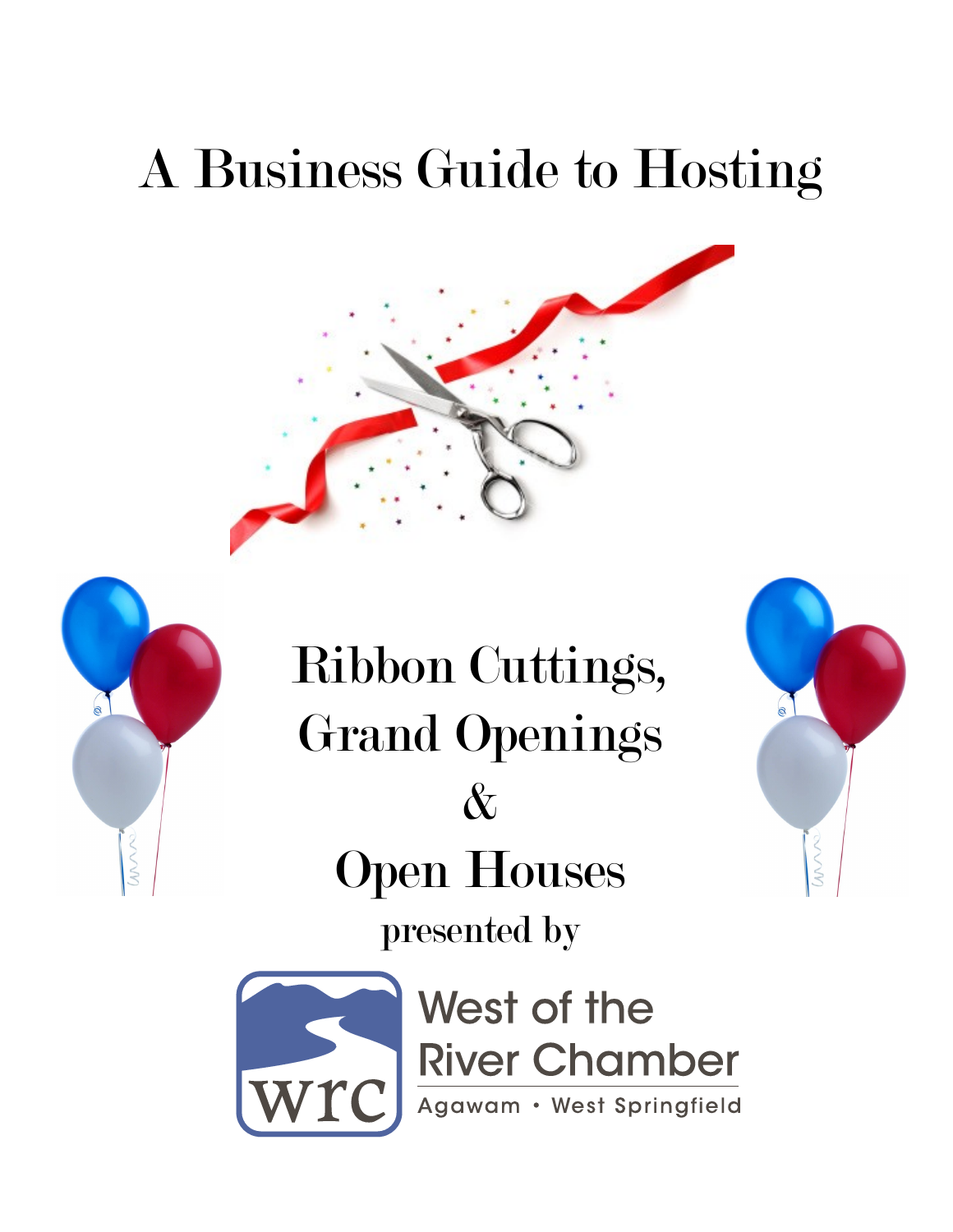Table of Contents



| Initial planning, setting the date and time |
|---------------------------------------------|
|                                             |
| Who to invite and how to do it              |
|                                             |
| Food service simplified                     |
|                                             |
| Manage your event wisely                    |
|                                             |
| Communications and press releases           |
| Additional Services                         |
|                                             |

Let WRC work for you



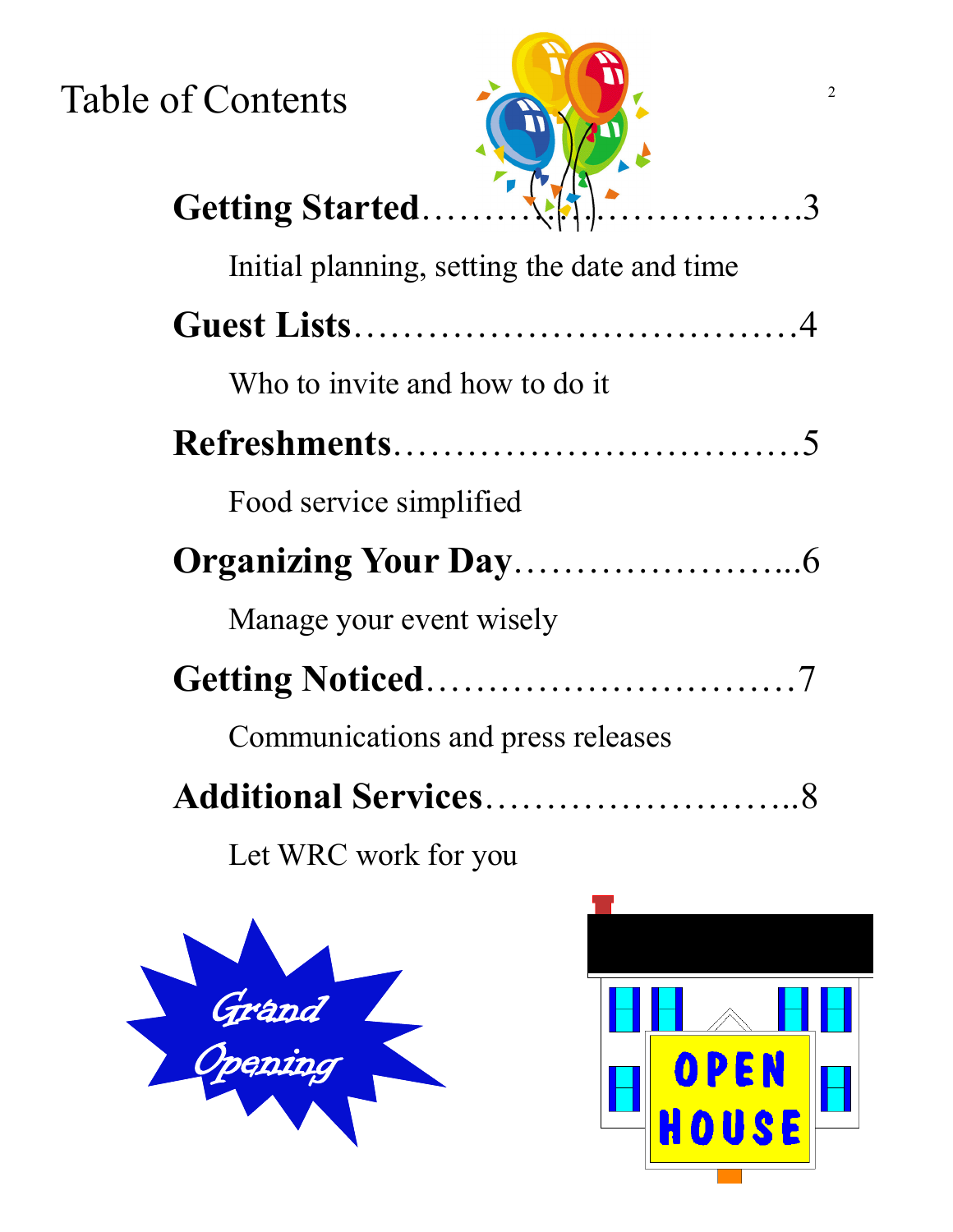### Getting Started

#### **Allow ample time to plan.**

This is the formal introduction of your business to the community so make sure you give yourself enough time to make arrangements and invite your guests, while also giving them plenty of time to RSVP.

WRC strongly encourages 4-5 weeks for proper planning.

#### **Selecting the date.**

As you look at the calendar and try to decide what date to host your event, try to keep the following things in mind:

- 
- Avoid major holidays and weekends if possible
- Be aware of what's going on in your community and try to avoid any overlap with local events. www.valleyvisitor.com and www.masslive.com are great resources to find out what may be happening locally.
- Mid-weekdays, Tuesday– Thursday, are the best days to get the business community and town officials to join you for your opening.

#### **Setting the time.**

Timing is everything, but as a business professional you already knew that. Here are some event timing recommendations that will help make your event a success:



- Morning events may be a challenge for many of your attendees. If this is your only option, do not begin your event before 8 a.m.
- Luncheons are generally well attended but serving lunch will require an increased budget. These events should be started between 11:45 a.m. to 1 p.m.
- Late afternoon/early evening events provide flexibility to your guests as they may stop by after work with minimal disruption to their day.
- Unless they are traditional within your industry, half-day open houses or company tours are not recommended.
	- If you decide on a half-day event, be sure to designate a specific time for any ceremonial activities and be sure to let your VIP's and guests know.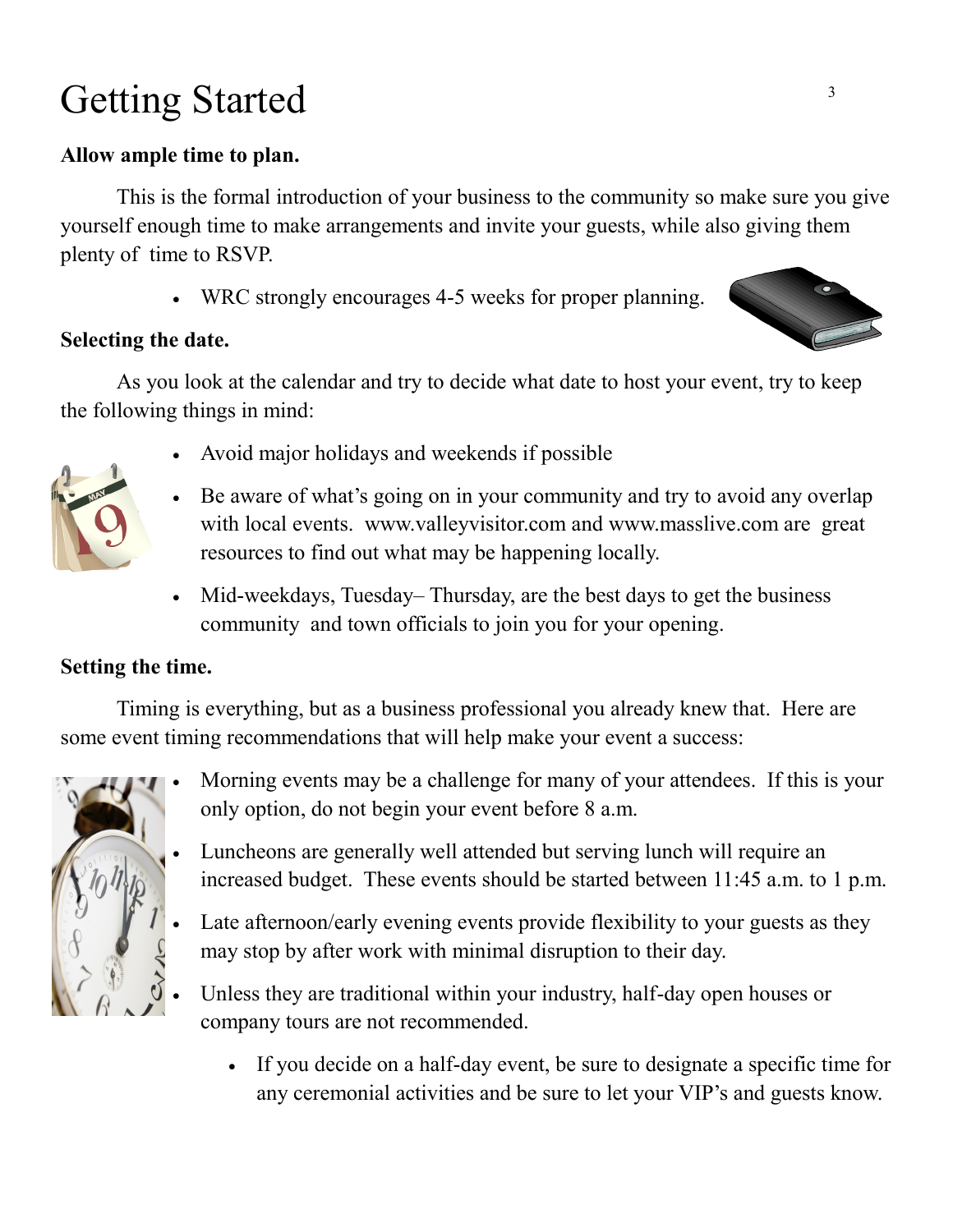### Guest Lists  $\frac{4}{4}$

#### **Who do we invite?**

Having the right people on hand will help make this a special day for you and your business. Consider inviting the following people:

- City Officials– City council members and the mayor
- WRC Chamber Representatives
- Potential and current customers
- Business associates such as suppliers, carriers or distributors
- Employees and their families
- Neighboring businesses
- Media outlets

#### **Sending invitations.**



As you look at the calendar and try to decide what date to host your event, try to keep the following things in mind:

- Create an invitation that is clear and concise in addressing the basics- Who, What, When, Where and Why
- If you are serving food, request an RSVP so you have an accurate idea of what to provide.



- Give your guests plenty of time to send their reply. Invitations should be sent 3-4 weeks in advance of your event.
- Be sure to provide an email and phone number that guests can use to reply.
- Provide a map or specific directions that includes specific information about parking.
- Let your guests know what attire is appropriate if something other than business dress is expected.
- Be sure to let your invitees know if guests are welcome at your event.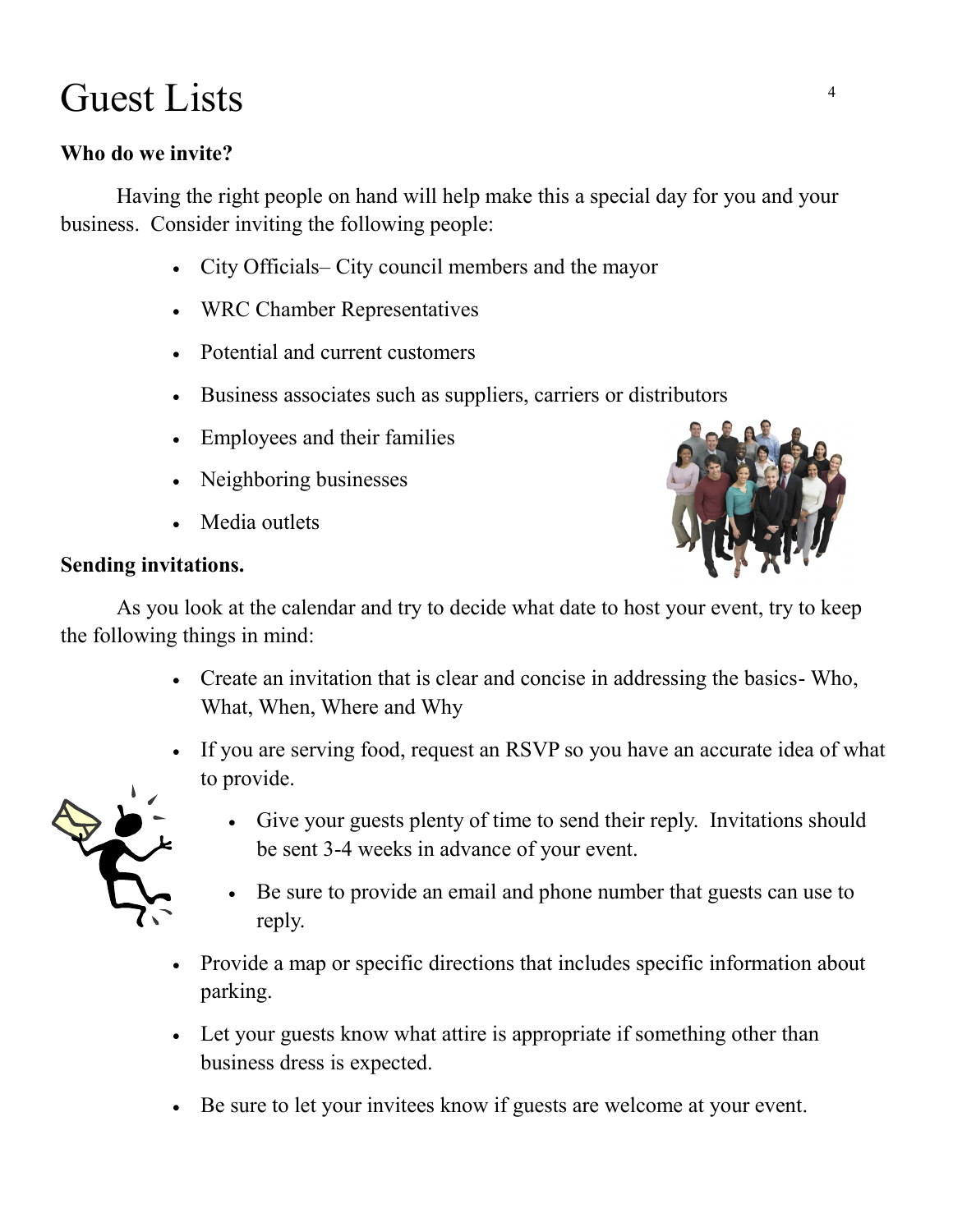### Refreshments

#### **Providing food and beverages.**

Hors d'oeuvres and other time appropriate finger foods are typically served but not required. Keep these considerations in mind as you build your event:

- Morning events
	- Coffee, tea, juice, fruit and pastries are acceptable.
- Luncheon events
	- Many attendees will be on their lunch hour so keep refreshments quick and easy in the form of sandwiches or a buffet meal.

Late afternoon/early evening events

- Finger foods and light hors d'oeuvres such as chips and dip, cheeses, vegetable and/or cold-cuts platters are all good options.
- Formal events
	- If you're asking your guests to dress up for the your event and spend more than an hour with you, plan on providing a sit-down meal. Catering services are strongly recommended to help make your event as special as possible.
- Serving alcohol
	- Alcoholic beverages are only appropriate at late afternoon/evening events or formal occasions.
	- You may require a special permit and additional insurance for your event. Contact WRC for questions about how to apply.

Depending on the size of your event, the number of people you're inviting and how much time you have to invest in preparing, you may want to hire a caterer. WRC is happy to recommend catering services that can help you with your event.

If you going to provide your own refreshments, in addition to having enough food and beverages for everyone, make sure to provide the following:

- Plenty of plates, cups, utensils and napkins.
- Make sure trash cans are out and convenient to reach.

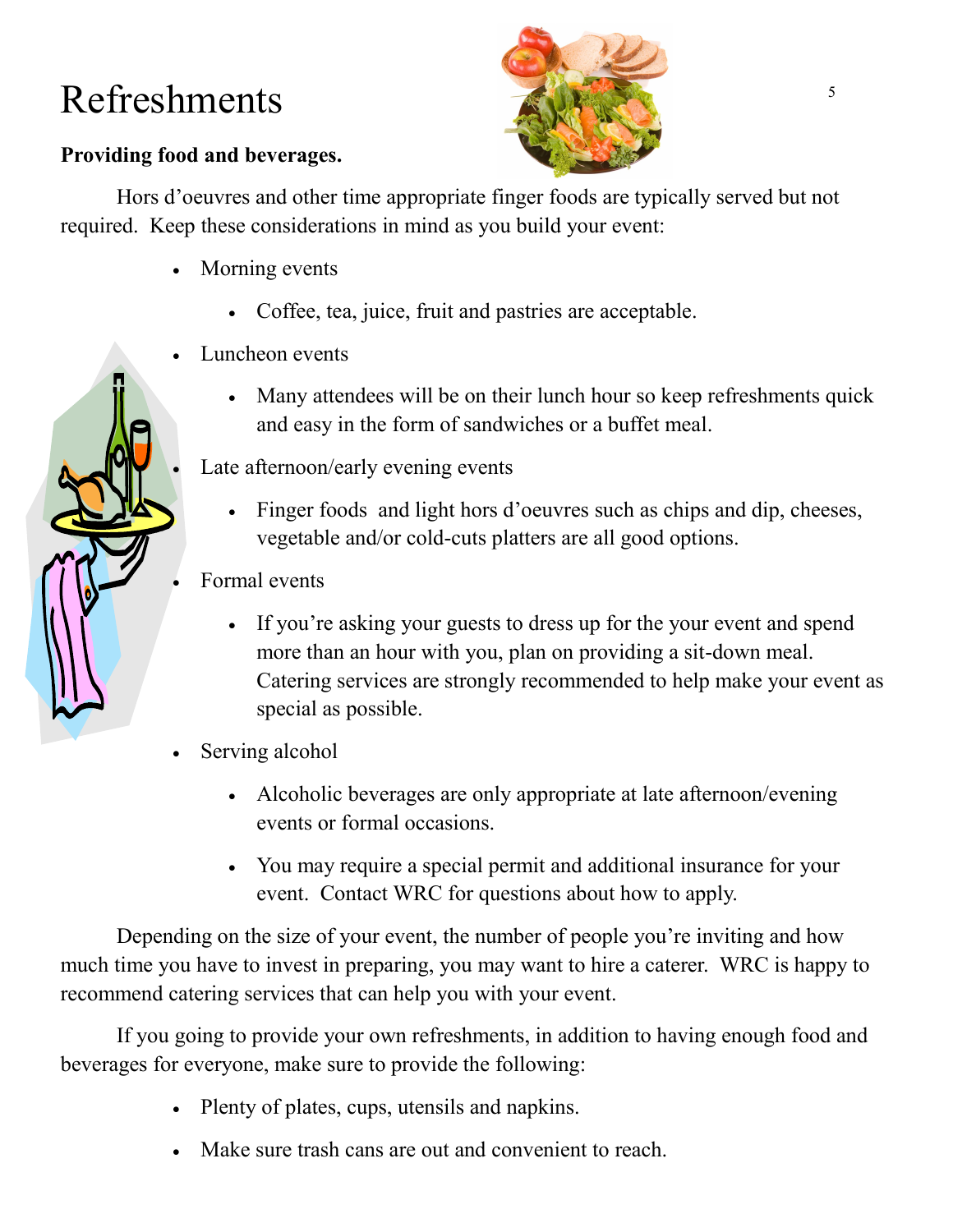## Organizing Your Day

#### **Create a program.**

Having a brief program at your event will help provide purpose and give you a chance to explain more about your business.

- Try to keep the program to no more than 30 minutes.
- If you invite guest speakers, be sure to tell them in advance how long they will have to speak. Be sure to contact your speakers the day before the event to confirm their attendance.
- If you're hosting an outdoor event, have a back-up plan for inclement weather.
- For an event with less than 50 people a microphone is not necessary. For an event with more than 50 people, a microphone and podium are recommended.
- Consider having a door prize or drawing as a part of your program. This will help increase attendance and is a great opportunity to introduce your products and services.
- End your program with the appropriate ceremonial/symbolic activity such as a ribbon cutting for grand openings or shoveling a load of dirt for a ground breaking ceremony to let your guests know that the formal program is over.

After your program concludes, be sure to let your guests know what else is available for them to see or do at your event:

- Re-invite guests to share in the refreshments.
- If your event includes an open house or a tour, have knowledgeable and friendly employees conduct the groups throughout your business. Unguided self tours are a missed opportunity for you and your employees to actively engage your guests and promote your business.

Be sure to send Thank-You notes to anyone who helped to plan or participated in your event. If you collected names of guests who attended, consider sending them a thank you note as well. This is a great way to keep your business' name in front of community leaders and shows how much you appreciate their taking the time to join you for your event.

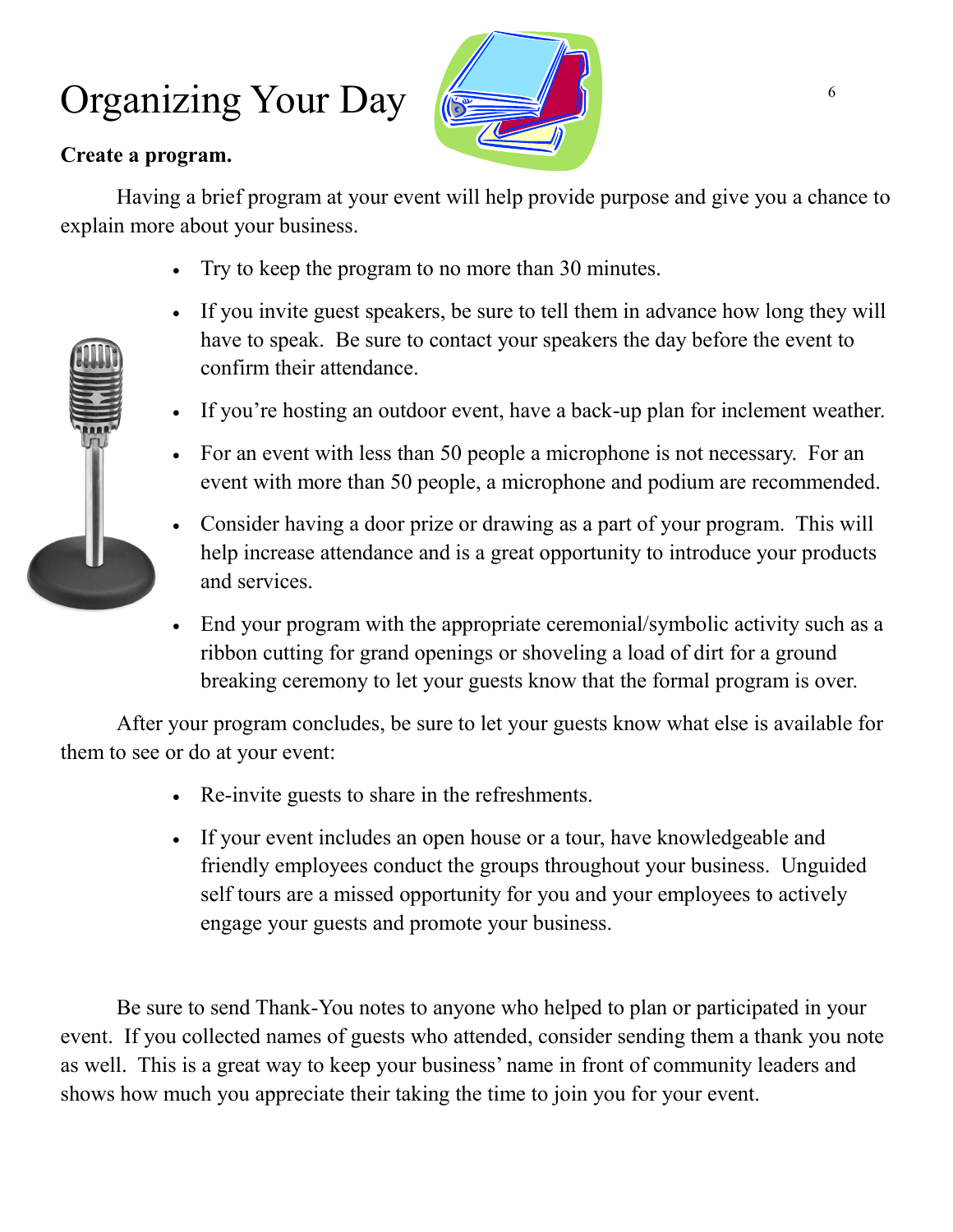## Getting Noticed 7

#### **Getting the word out about your event.**

The purpose of your event is to help tell the community more about your business. Building your communication plan is one of the most important steps to hosting a successful event.

> Send a press release to area news directors at least 10 days in advance of your event.



- Make sure to note if this event is open to the public or not.
- If you're having a special guest speaker or a raffle/drawing, be sure to mention that as well.
- Media guides may be purchased from The Valley Press Club for \$38. To purchase a copy call (413) 335-8551.
- Contact local media outlets the day before to remind them about your event.
- Have someone available to take pictures of your event so if the media was unable to attend you can send a follow-up press release out with photos.
- Don't forget about social media sites!

during your event.



- Use Facebook to create an electronic invitation that employees and customers can share publically.
	- Like WRC's page, West of the River Chamber of Commerce (WRC), and share your event with our members.
- Use LinkedIn to let your business associates know about your company and event. **Linked** in





Follow @WRChamber and share your event with our followers.

Use Twitter to tell people about special promotions you'll have going on